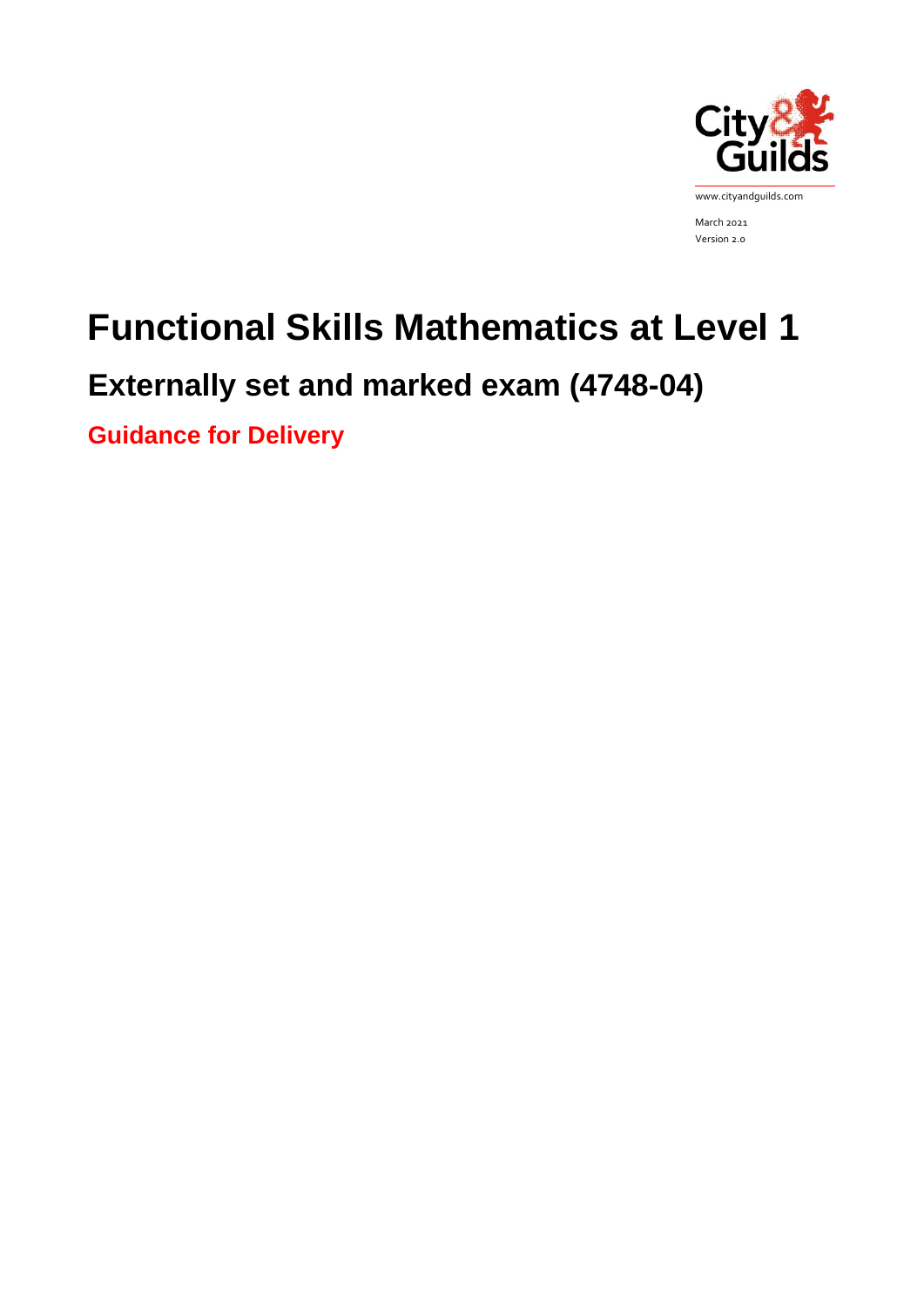## Contents

## **Appendix 1 Amplification of Subject Content**

## **Appendix 2 Test Specifications**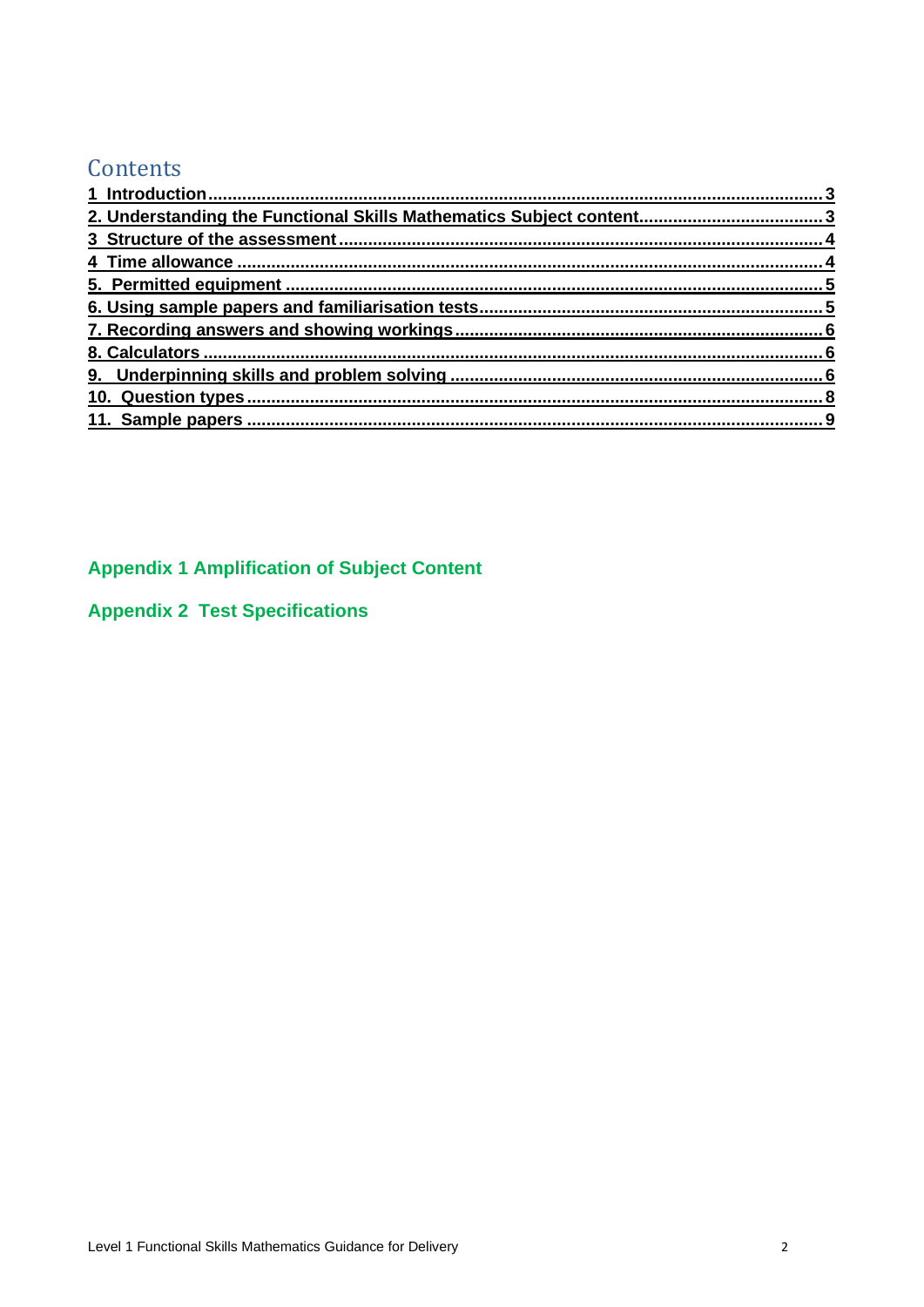## <span id="page-2-0"></span>**1 Introduction**

The following document is intended to support tutors with the delivery of the post 2019 Functional Skills Mathematics qualification at Level 1.

This Guidance for Delivery must be read in conjunction with the

• [4748-04 City & Guilds Level 1 & 2 Functional Skills Mathematics Qualification](https://www.cityandguilds.com/qualifications-and-apprenticeships/skills-for-work-and-life/english-mathematics-and-ict-skills/4748-functional-skills#tab=documents)  [Handbook](https://www.cityandguilds.com/qualifications-and-apprenticeships/skills-for-work-and-life/english-mathematics-and-ict-skills/4748-functional-skills#tab=documents) which contains the DfE Subject content for Functional Skills Mathematics

## <span id="page-2-1"></span>**2. Understanding the Functional Skills Mathematics Subject content**

All current Functional Skills Mathematics qualifications (regardless of awarding organisation) are derived from Subject Content published in 2018 by the Department for Education (DfE).

The Subject Content Statements for Level 1 have been incorporated into City & Guilds' Functional Skills qualification handbook (along with the assessment weightings and other aspects of the qualification specifications); nevertheless, the original DfE document can also be found on the [Functional Skills \(4748\) qualification documents webpage.](https://www.cityandguilds.com/qualifications-and-apprenticeships/skills-for-work-and-life/english-mathematics-and-ict-skills/4748-functional-skills)

At Level 1, candidates are required to demonstrate a sound grasp of the mathematical skills set out in the Subject Content Statements (SCS1-31), as well as the ability to recognise and obtain mathematical solutions to complex problems in the workplace and other real life situations.

The Level 1 subject content subsumes **all** of the levels below, so it is important that teachers/tutors preparing candidates for Level 1 are also familiar with the requirements at Entry 1, Entry 2, and Entry 3.

There is a broad emphasis on work-based contexts and financial literacy within all Functional Skills Mathematics exams at levels 1 and 2, although these are not specific to any particular vocational sector.

The subject content is split into three areas:

- using numbers and the number system;
- using common measures, shape and space;
- handling information and data / statistics.

There is naturally much overlap between each of these and drawing on different areas should be encouraged when preparing candidates for assessment.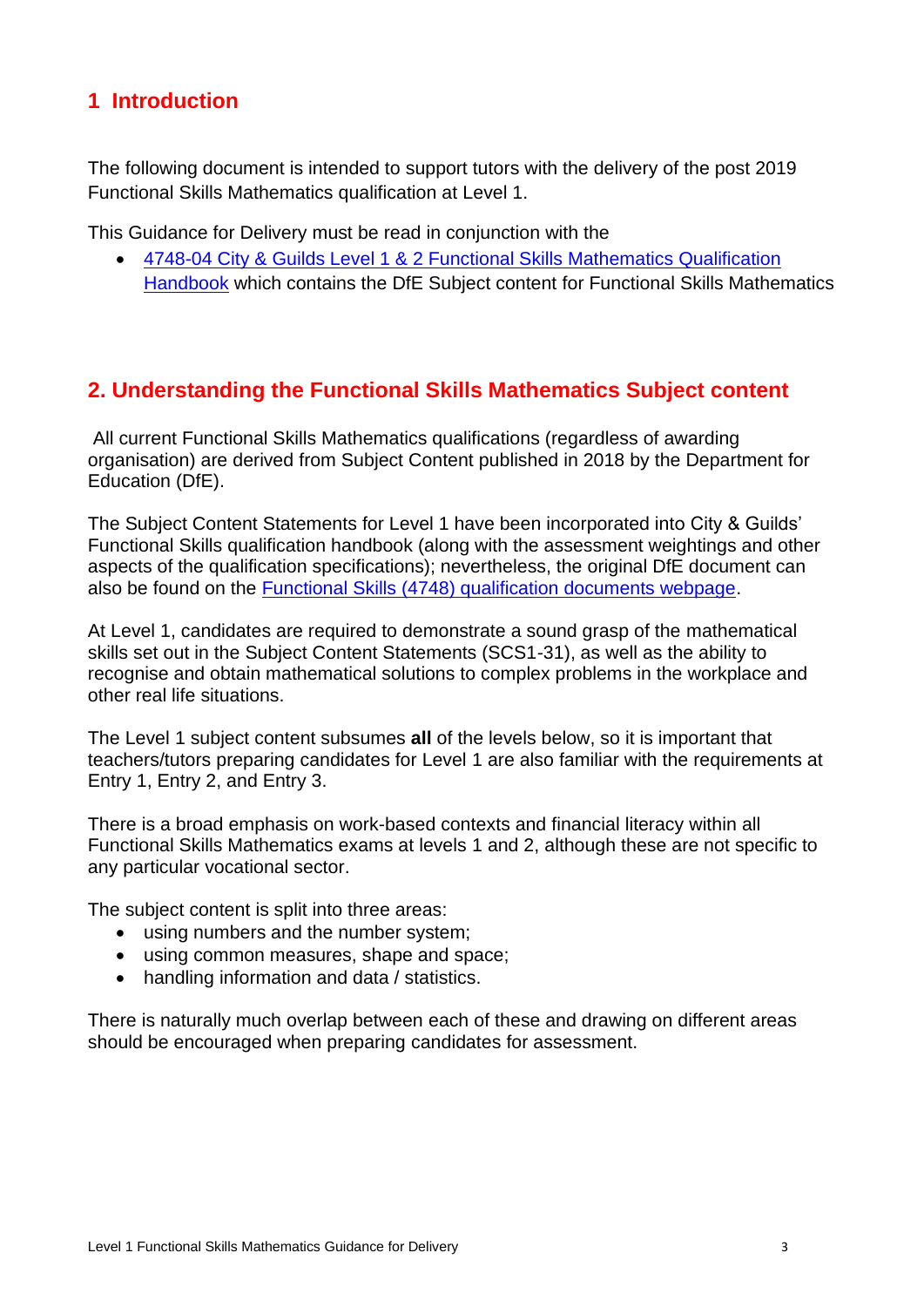## <span id="page-3-0"></span>**3 Structure of the assessment**

The Level 1 Functional Skills Mathematics examinations comprise two sections: a short section without a calculator available and a longer section in which a calculator is permitted. Within both sections there are context-free questions testing underpinning skills and knowledge and there are problem solving questions requiring candidates to tackle problems in staightforward contexts, ie one that requires them to either work through one step or process or to work through more than one connected step or process.

Candidates will be required to analyse the problems to decide suitable approaches, tackle the problems, achieve solutions and explain findings. Problem-solving questions will account for 75% of the marks on each paper.

There are two options for assessment:

- an onscreen examinaton (e-volve)
- a paper-based examination

Both options are available on demand.

As the examination is summative, candidates should only be entered for the examinations once they have completed a period of learning and have successfully completed practice papers.

## <span id="page-3-1"></span>**4 Time allowance**

The total time allowance for Functional Skills Mathematics at Level 1 is 1 hour and 45 minutes comprising.

- Section 1 (non-calculator) 25 minutes.
- Section 2 (calculator permitted) 1 hour and 20 minutes.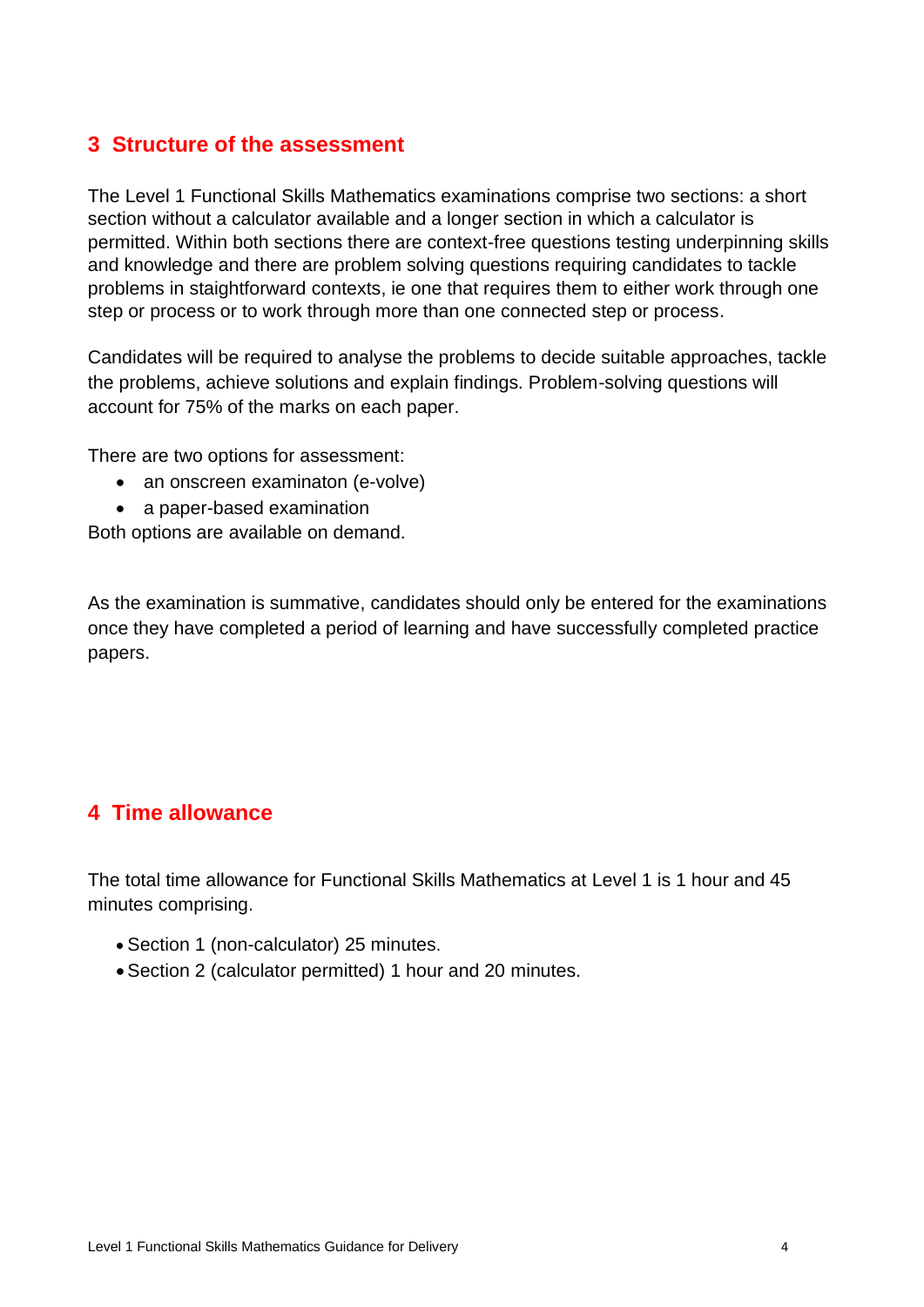## <span id="page-4-0"></span>**5. Permitted equipment**

#### The following is **not permitted**:

• A calculator is not permitted in Section 1.

For the paper-based exams, candidates will need:

| Level 1 | Pen<br>$\bullet$                         |
|---------|------------------------------------------|
|         | Pencil<br>$\bullet$                      |
|         | Eraser<br>$\bullet$                      |
|         | 30cm ruler<br>$\bullet$                  |
|         | Protractor<br>$\bullet$                  |
|         | Calculator (Section 2 only)<br>$\bullet$ |

## <span id="page-4-1"></span>**6. Using sample papers and familiarisation tests**

Candidates should be given plenty of opportunity to familiarise themselves with the format and structure of these assessments before attempting a live exam. A range of sample papers are available to facilitate this – in both PDF format (where candidates intend to complete a paper-delivered live exam) and in our OpenAssess platform to simulate the onscreen testing environment (where candidates intend to take their live exam via the evolve system). Mark schemes can be found alongside the PDFs, although the on-screen format sample tests have the same content.

Familiarisation with the on-screen layout (eg work/answer boxes) and tools (eg graph/chart/table creators) is especially important where candidates are preparing to use the e-volve system.

In addition to the 'full test' on-screen samples, there is a familiarisation test that enables candidates to practise using these. Practice with section 1 (calculator and work box), 4 (table), 5, Scale 6 (diagram), 7-10 (charts and graphs) will be of particular value to candidates at Level 1.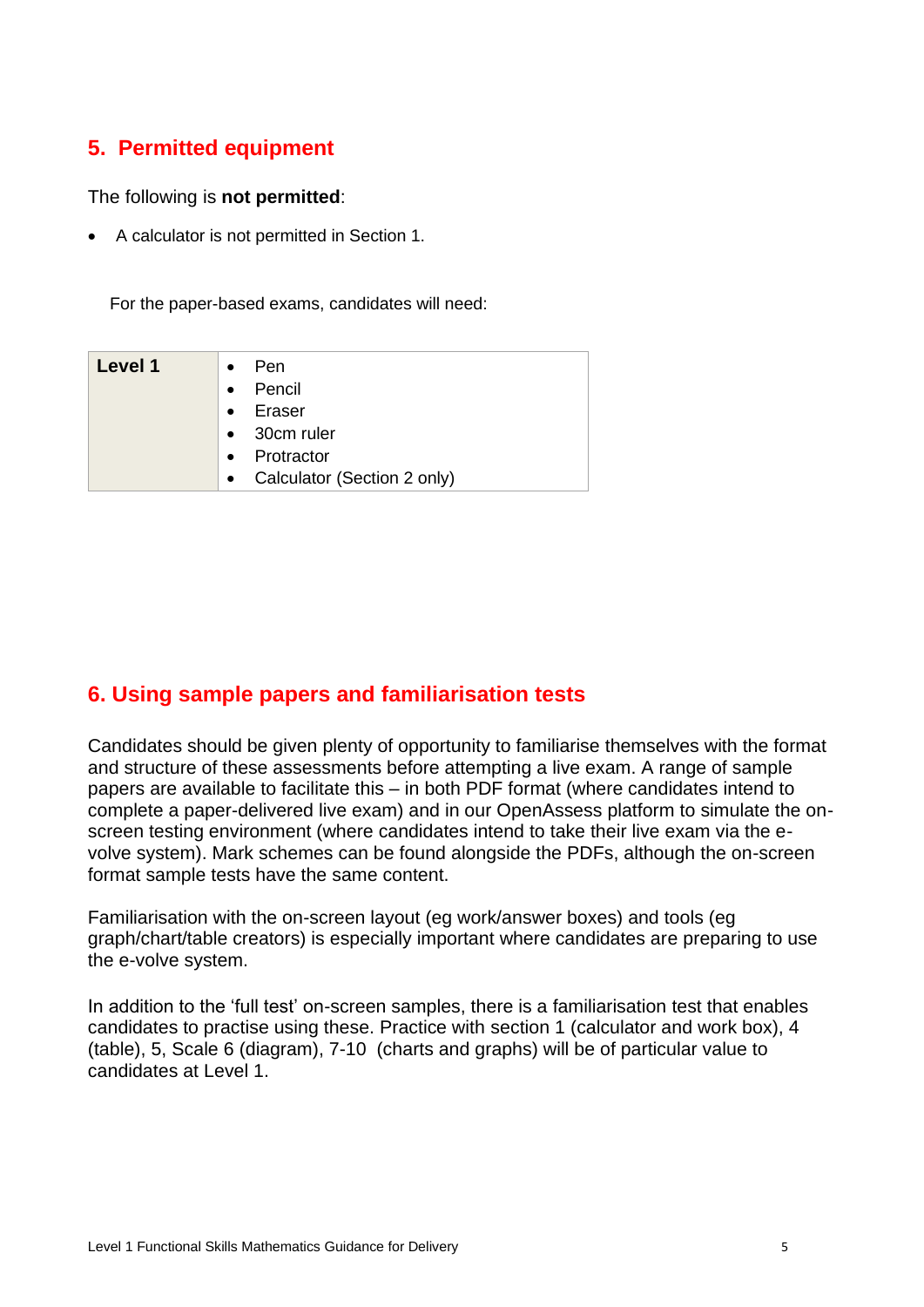## <span id="page-5-0"></span>**7. Recording answers and showing workings**

In all cases candidates must ensure they record their answers in the spaces provided (on paper or on-screen); they should also show their workings where a space is provided for this (especially if the question is worth more than one mark), as this may enable them to access 'compensation marks' if their final answer is incorrect.

## <span id="page-5-1"></span>**8. Calculators**

Candidates are only permitted to use a calculator during Section 2 of the exam.

The on-screen (e-volve) system has a inbuilt calculator that candidates are only able to access once they have completed Section 1 and move on to Section 2.

In the case of paper-delivered exams, access to a calculator must be controlled/monitored by the invigilator; we do not specify any particular type of calculator, and than that it should be non-programmable hand-held non-programmable calculator (excluding mobile phones or other devices with access other other data/application) may be used. Candidates may use a scientific calculator but a basic calculator is sufficient.

## <span id="page-5-2"></span>**9. Underpinning skills and problem solving**

Both Section 1 and Section 2 will contain a balance of problem solving and underpinning skills questions.

| <b>Section</b>             | <b>Marks</b>           |                     |              |  |  |
|----------------------------|------------------------|---------------------|--------------|--|--|
|                            | <b>Problem solving</b> | Underpinning skills | <b>Total</b> |  |  |
| - non-calculator           |                        |                     | 15           |  |  |
| $2$ – calculator permitted | 40                     | ∽                   | 45           |  |  |

Overall 25% of the marks will be for Underpinning skills and 75% for problem solving.

#### **Underpinning skills questions**

The first 10 marks in Section 1 and the first 5 marks in Section 2 are for underpinning skills. These questions will normally have no context or a very limited context and minimal reading demand. They are designed to assess standard mathematical processes for the level.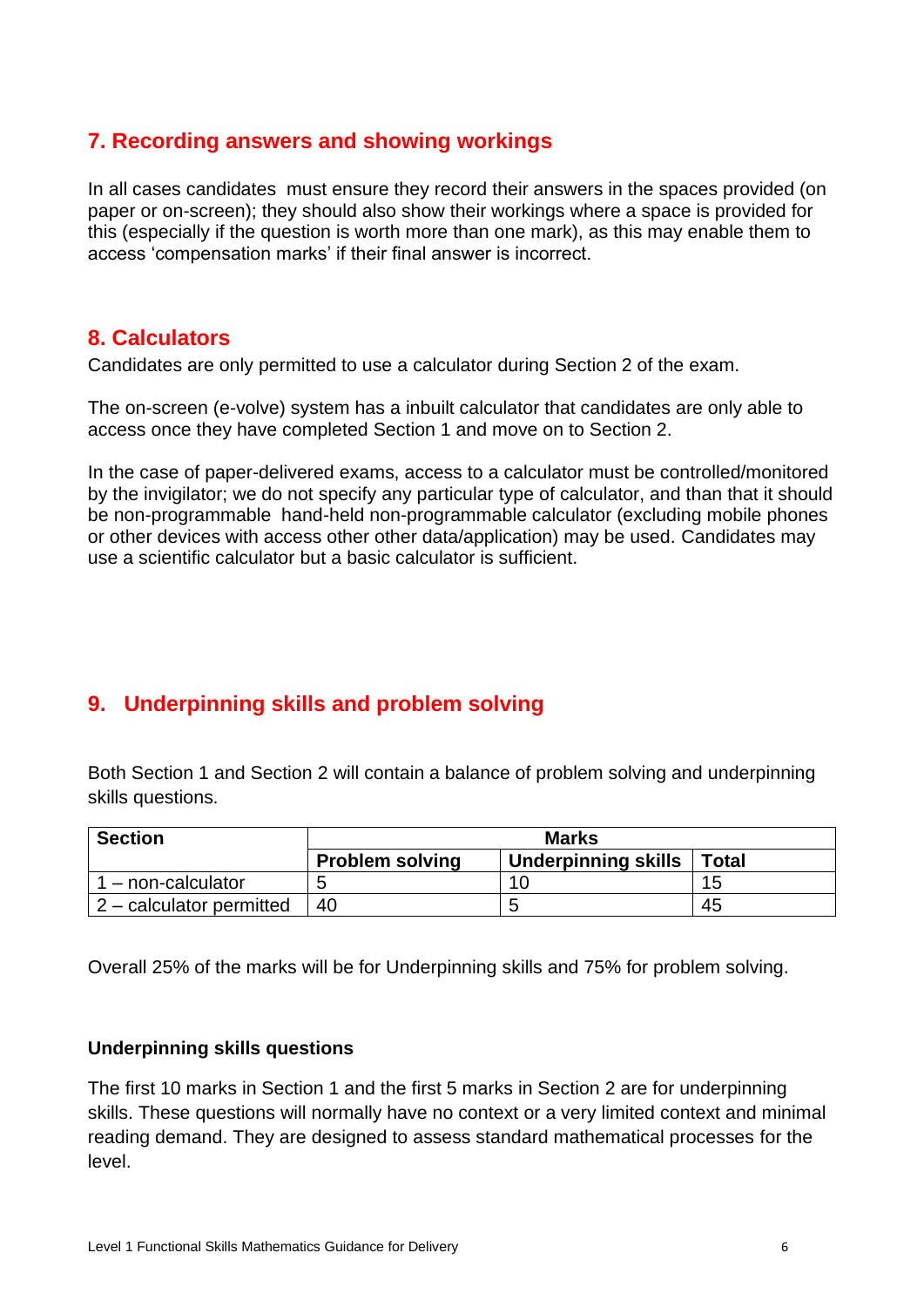## **Problem-solving questions**

The final 5 marks in Section 1 and the final 40 marks of Section 2 assess problem solving. Each question will be a single realistic problem based on a topic that (some) people might reasonably meet in everyday life or work. They will not be specific to a particular vocational area of job role.

The Functional Skills Mathematics Subject Content defines a problem as

- having **little or no scaffolding**: there is little guidance given to the student beyond a start point and a finish point. **Questions do not explicitly state the mathematical process(es) required** for the solution.
- The **information is not given in mathematical form or in mathematical language**; or there is a need for the results to be interpreted or methods evaluated, for example, in a real-world context.

Therefore, problem-solving questions will generally not have specific instructions that give the method such as:

- Work out the total cost.
- Draw a line of symmetry on the outline.
- Find the mean on these numbers.

Instead candidates are more likely to come across questions like, for example:

- Is the manager correct? Explain your answer.
- Which type of ticket do you recommend? Explain your reasons. Include figures or calculations to support your decision.
- Did the changes make any difference? Explain your findings to the manager. Show calculations to support your explanation.
- Will the man be better off in the new job? Give a reason for your answer.

## **Subject matter**

Questions may involve measures such as money, time, weight, liquid measure and calories. Candidates are expected to extract information from text and a variety of other formats including tables, timetables, invoices and receipts, recipes, price lists and advertising material.

Some questions focus on scale and candidates need to be familiar with both reading measurements from scale diagrams and constructing simple diagrams and plans to scale. Some further developments of the contexts typically involve calculation of areas or volumes or the application of ratio.

Common errors are often related to

- insufficient attention given to reading the text content of questions carefully for detail, e.g. discounts given on *cheapest* item
- Level 1 Functional Skills Mathematics Guidance for Delivery 7 7 • functional aspects, e.g. purchase of *whole* packs rather than fractions of packs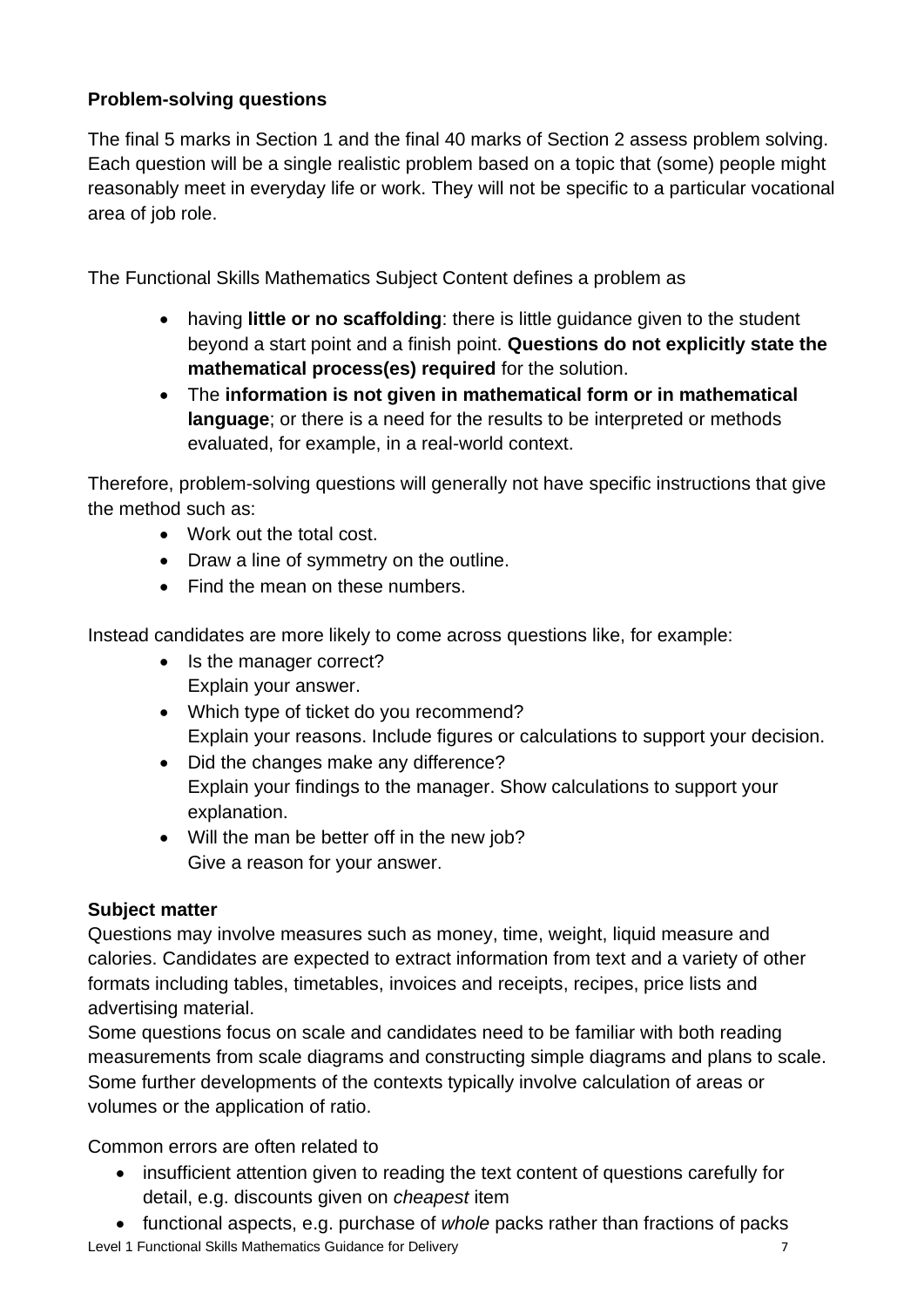- interpretation of source documents, eg timetables, receipts with discounts
- ability to calculate, eg fractions, reduction by  $\frac{1}{3}$ ; calculating  $\frac{1}{5}$  of a value, 20% deposit or 15% off, ratio
- $\bullet$  formula in words, eg final amount = original investment + interest
- misunderstanding scale on scale diagrams
- scaling up and scaling down

Other questions may be statistics based, where candidates are expected to extract information from tables of data with additional information shown in various text formats. They are expected to calculate means and ranges, but are not expected to use other averages. When calculating means, some candidates make calculation errors by misreading the number of items, e.g. by ignoring zero values or making assumptions about times, and therefore dividing incorrectly. A few candidates confuse the calculation of means and/or range with other averages, eg with median or mode, neither of which are required at Level 1.

#### **Introduction to questions.**

In order to tackle questions, candidates need to carefully access the instructions given in the introduction and select relevant data from the data given. A number of candidates appear to neglect to read the detail of the requirements of each question and its overall purpose, and some clearly failed to access all required data (information given, eg in tables or charts, will be there for the purpose of answering the question), with some candidates completely ignoring given data.

**Format.** Problem-solving questions will generally not have specific instructions that give the method like 'Work out the total cost.' or 'What is the volume of paint required?' or 'Work out the mean and range of the data'

The challenge for candidates is to infer the calculations and method required to find a solution to a problem couched in terms such as:

*eg A cook needs to know what time to start preparing a meal. She decides to start at 4pm Times and cooking instruction data given. Time for meal to be ready given. Will the cook have enough time? Explain your decision.using figures.*

Candidates will be expected to choose an appropriate approach and methods as well as carry out calculations. They will also be given opportunities to interpret information.

## <span id="page-7-0"></span>**10. Question types**

Each paper contains a mixture of 'fixed response' questions (where there is one correct answer) and 'open response' (which might include a number of steps and range of appropriate responses).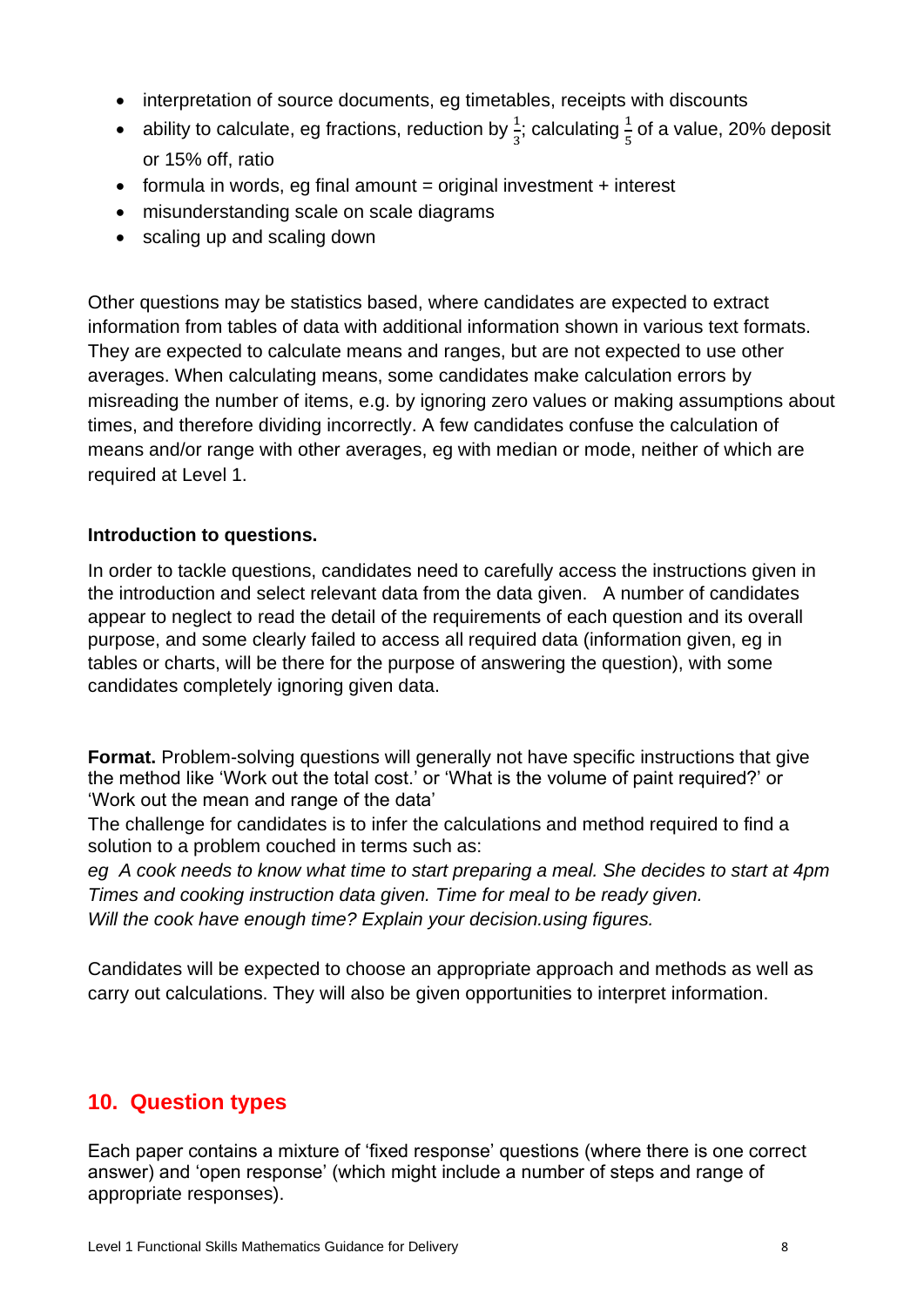Some of the fixed response questions are multiple choice in format, whereas others will be looking for candidates to provide a specific answer.

Some of the open response questions will involve producing or reading from graphs / charts / tables / diagrams.

**Drawing graph/chart items** Where a candidate is required to construct a chart or graph OR diagram, they will have to choose titles and axis labels; choose a suitable scale and plot bars or lines.

**Drawing diagram items** A paper may require the candidate to draw a diagram instead of a graph or chart.

It is strongly recommended that candidates taking the E-volve papers practise drawing charts, graphs and diagrams with the online tools in advance of sitting the paper.

## <span id="page-8-0"></span>**11. Sample papers**

Sample assessments can be found on the City & Guilds website at the following link:

[www.cityandguilds.com/what-we-offer/centres/maths-and-english/functional-skills](http://www.cityandguilds.com/what-we-offer/centres/maths-and-english/functional-skills)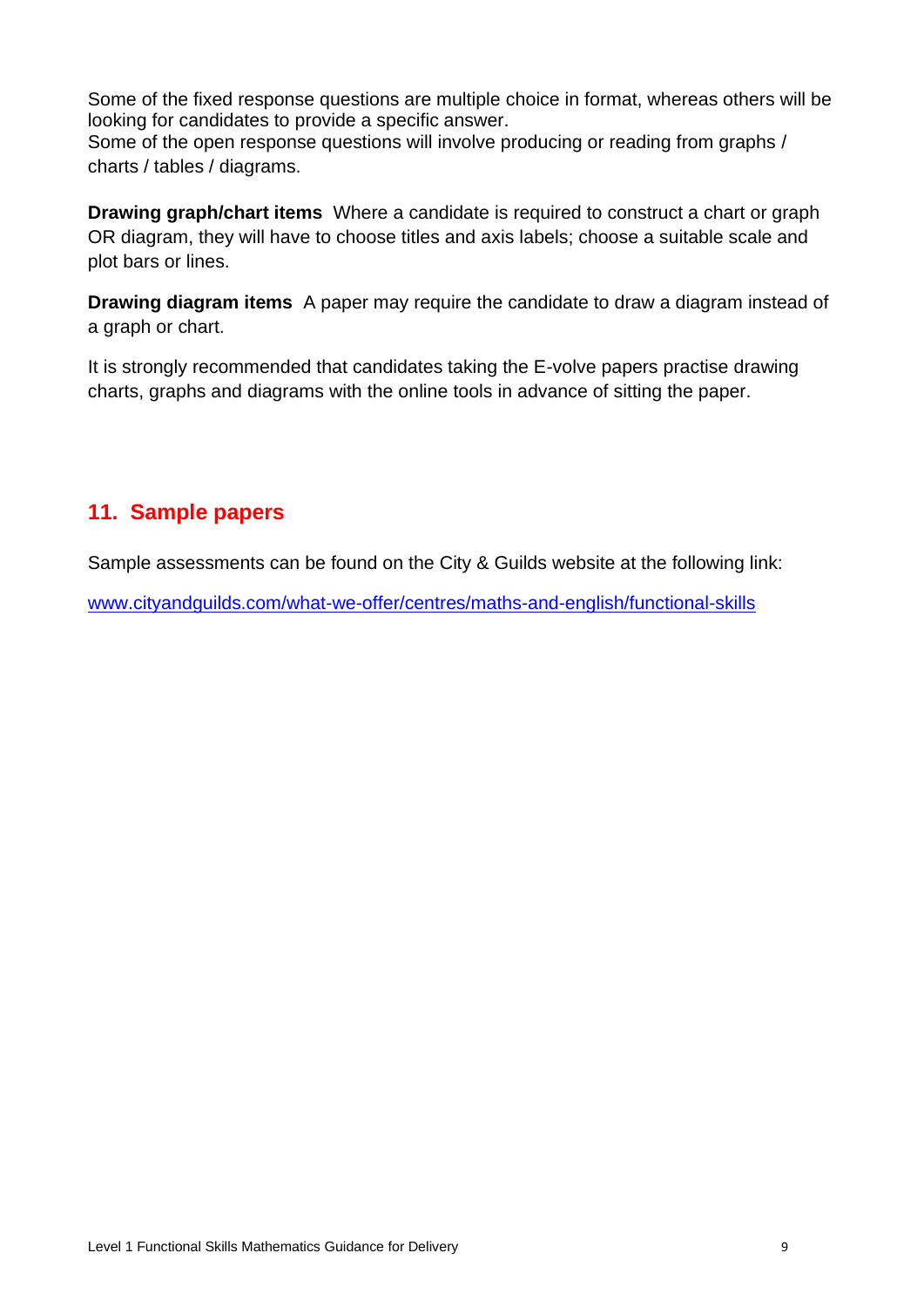#### **Appendix 1 Amplification of Subject Content**

#### **Subject content**

Centres should be aware of all the detailed subject content specified for Level 1 in the DfE Subject content document [\(DfE Subject content functional skills: Mathematics\)](https://assets.publishing.service.gov.uk/government/uploads/system/uploads/attachment_data/file/684807/Functional_Skills_Subject_Content_Mathematics.pdf) and be aware that Level 1 content also subsumes all level content below Level 1.

Particular attention is drawn to the following significant 'upgrading' from previous Level 1 specifications (numbers refer to DfE Subject content):

24. Draw 2-D shapes and demonstrate an understanding of line symmetry and knowledge of the relative size of angles

- 25. Interpret plans, elevations and nets of simple 3-D shapes
- 26. Use angles when describing position and direction, and measure angles in degrees
- 28. Group discrete data and represent grouped data graphically
- 30. Understand probability on a scale from 0 (impossible) to 1 (certain) and use probabilities to compare the likelihood of events

#### **General calculation issues**

Candidates must understand order of operations conventions (BODMAS/BIDMAS) and apply them to calculations. Online Candidates should be aware that the e-volve calculator currently does not automatically apply BODMAS/BIDMAS.

Candidates should use estimation and approximation techniques when required and understand principles of rounding in functional contexts.

#### **Explanations / comments needed for problem solving questions**

Problem solving questions may specify a requirement for explanation (comments). Candidates must be aware that, although marks will be awarded for relevant calculations, full marks will require suitable explanation using their results, preferably with reference to numerical values calculated: The explanation should link with (refer back to) the problem stated. Simple explanations are all that is required.

e.g. Option B is cheaper by £4.50

e.g Office C is larger than Office B by  $20m^2$  is greater than 17.6 $m^2$ 

Candidates must also be prepared to explain why an answer is sensible (or not) based on mathematical process rather than calculated results.

Candidates should be taught the distinction between mean and range and how to use each in explanations in context.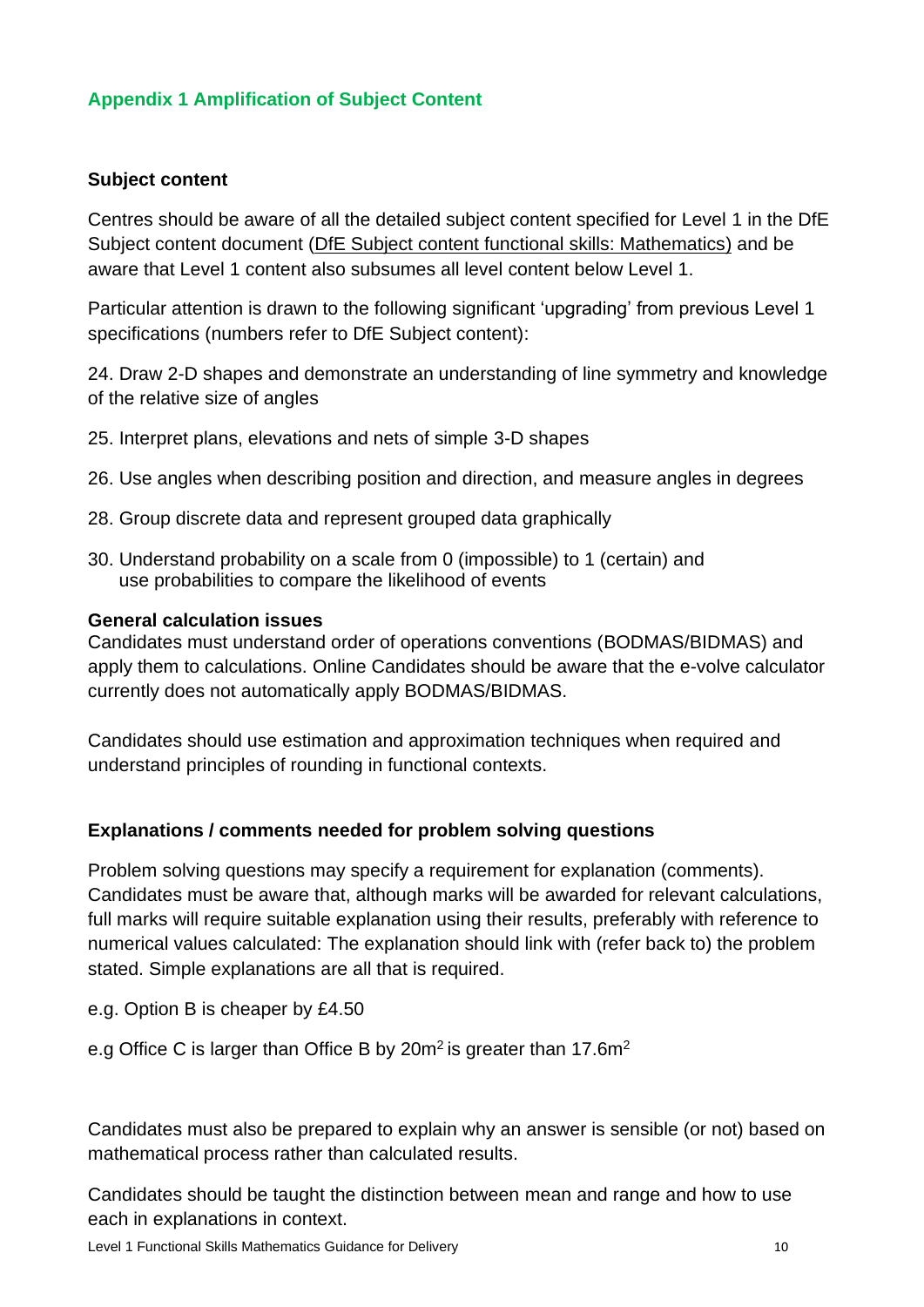#### **Presentation of results / workings**

The importance of showing working on the assessments, ie to show calculations and methods used, should be stressed, particularly so that potential compensation marks, in the event of incorrect answers, are accessible to the candidate. This should be emphasised to online candidates who may use 'pencil and paper' methods initially to formulate their solutions.

Candidates need to understand the use of scales in scale diagrams and be prepared to construct scale diagrams, including adding lines of symmetry.

Candidates should be taught to use a variety of presentation methods to summarise results, including graphs, charts and tables. They must understand that a table is not a chart (and vice versa). Summary tables should be systematically constructed to include rows and columns with appropriate headings.

Level 1 candidates must be prepared to construct line graphs, bar charts and pie charts. They should understand that a line graph is only an option if the data plotted is continuous data. It is not an option if the results illustrated are discrete. Pie charts are suitable only if there is an intention to show proportions. Candidates must know how to group data into suitable categories without overlapping boundaries eg 50 - 99; 100 – 149 (not 50 – 100;  $100 - 150$ 

- A bar chart should have a title, axes labelled, bars labelled (a key is also acceptable), a scale starting at zero and bar heights accurately plotted.
- A pie chart should have a title, segments labelled or a key provided, and sector angles accurately drawn. It must only be used where the intention is to show proportion.
- A line graph should have a title, labelled axes, continuous linear scales on both vertical and horizontal axes, the vertical scale may start at zero (if it does not, a broken line symbol should be used), accurate plots shown clearly and a single line joining the plots.

Candidates who choose to access assessment online need to be prepared not only in terms of the prescribed Functional Skills Specification, but also in terms of using the Evolve platform. They must be well practised in the use of the presentation tools (tables, diagrams, charts and graphs) including how to insert sufficient text, keys and the use of sensible scales.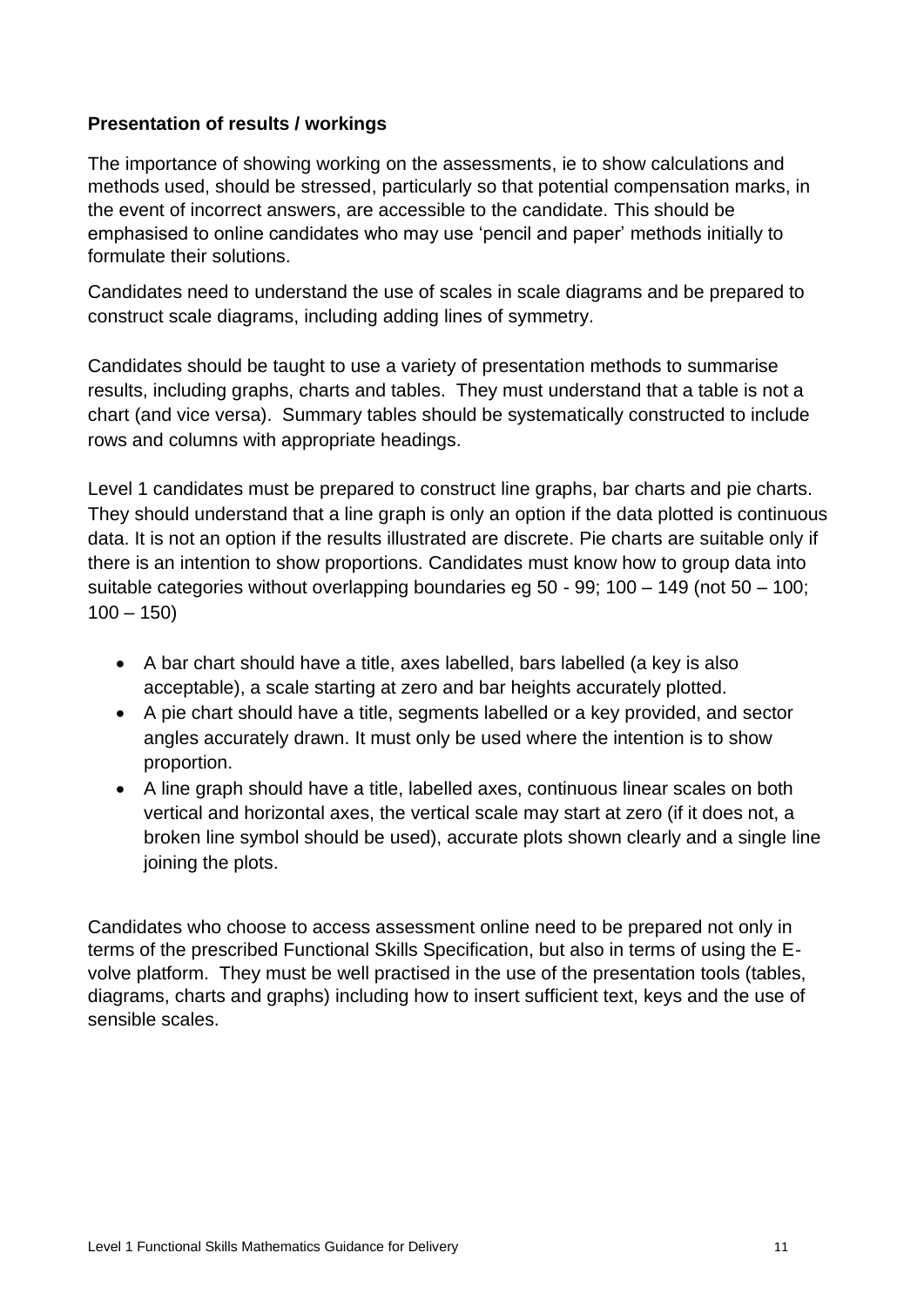## **Appendix 2**

## **Assessment specification 4748-119 and 4748-219**

| <b>Total 60 marks</b><br>Time 1 hour 45 minutes (Section 1 - 25 minutes, Section 2 - 1 hour 20 minutes) |                       |                            |                             |                                     |                                    |  |  |  |
|---------------------------------------------------------------------------------------------------------|-----------------------|----------------------------|-----------------------------|-------------------------------------|------------------------------------|--|--|--|
|                                                                                                         | <b>Total</b><br>marks | <b>Calculator</b><br>(75%) | Non-<br>calculator<br>(25%) | <b>Underpinning</b><br>skills (25%) | <b>Problem</b><br>solving<br>(75%) |  |  |  |
| <b>Section 1</b><br>Non-<br>calculator                                                                  | 15                    | 0                          | 15                          | 10                                  | 5                                  |  |  |  |
| <b>Section 2</b><br><b>Calculator</b>                                                                   | 45                    | 45                         | 0                           | 5                                   | 40                                 |  |  |  |
| <b>Totals</b>                                                                                           | 60                    | 45                         | 15                          | 15                                  | 45                                 |  |  |  |